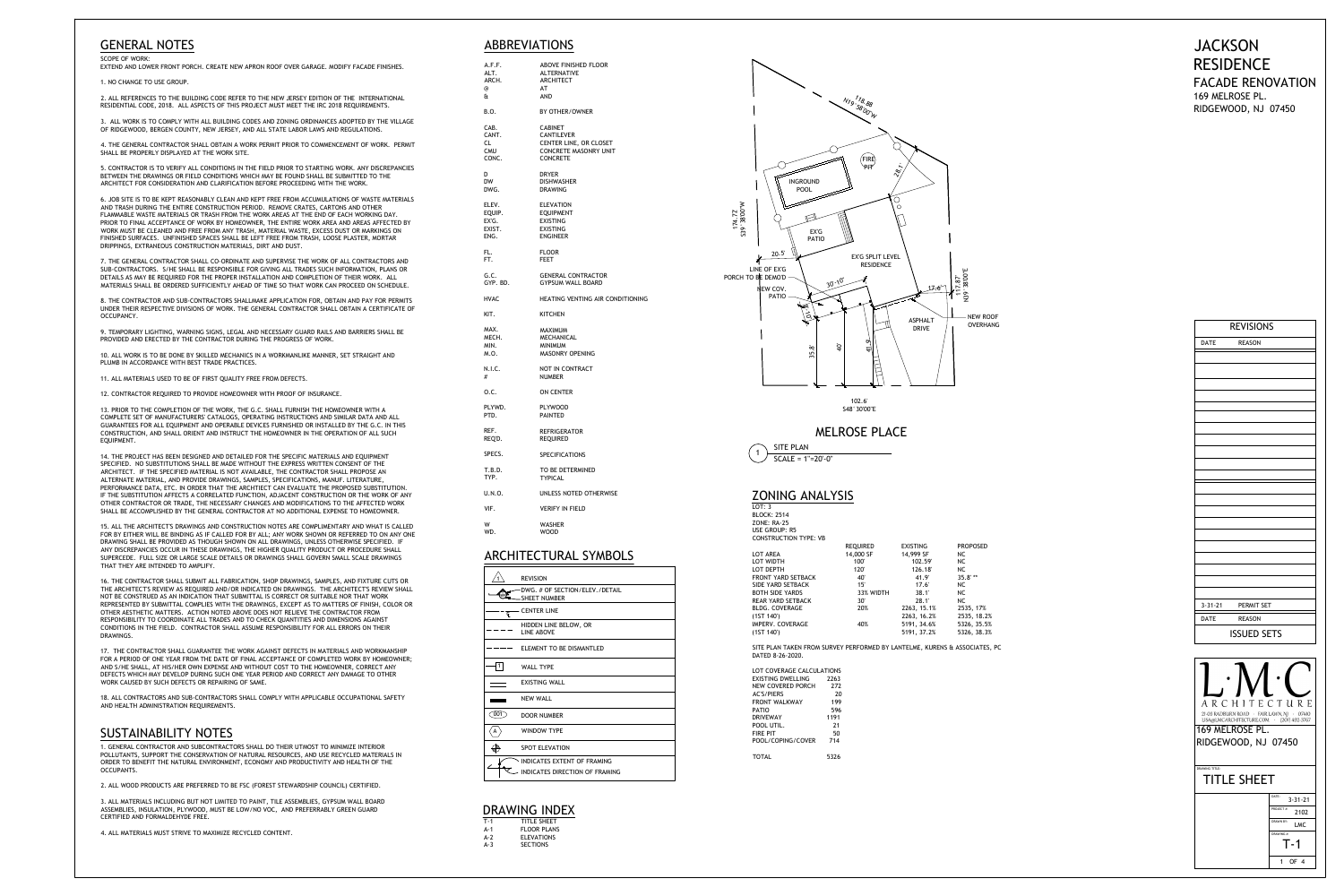### DEMOLITION NOTES

1. OPERATIONAL/SAFETY LIMITATIONS: DO NOT CUT AND PATCH OPERATING ELEMENTS AND SAFETY COMPONENTS IN A MANNER THAT WOULD REDUCE THEIR CAPACITY TO PERFORM AS INTENDED, OR WOULD INCREASE MAINTENANCE OR DECREASE OPERATIONAL LIFE OR SAFETY.

2. BEFORE CUTTING, EXAMINE SURFACES TO BE CUT AND PATCHED AND CONDITIONS UNDER WHICH CUTTING AND PATCHING IS TO BE PERFORMED. TAKE CORRECTIVE ACTION BEFORE PROCEEDING, IF UNSAFE OR UNSATISFACTORY CONDITIONS ARE ENCOUNTERED.

3. PROVIDE TEMPORARY SUPPORT FOR WORK TO BE CUT.

4. PROTECT EXISTING CONSTRUCTION DURING CUTTING AND PATCHING TO PREVENT DAMAGE. PROVIDE PROTECTION FROM ADVERSE WEATHER CONDITIONS FOR PORTIONS THAT MIGHT BE EXPOSED DURING CUTTING AND PATCHING OPERATIONS.

5. AVOID INTERFERENCE WITH USE OF ADJOINING AREAS OR INTERRUPTION OF FREE PASSAGE TO ADJOINING AREAS.

6. PROVIDE PROTECTION FROM DIRT, DUST AND DEBRIS TO REMAINDER OF HOME WHERE WORK IS NOT TAKING PLACE.

7. TAKE ALL PRECAUTIONS TO AVOID CUTTING EXISTING PIPE, CONDUIT OR DUCTWORK SERVING THE BUILDING, BUT SCHEDULED TO BE REMOVED OR RELOCATED, UNTIL PROVISIONS HAVE BEEN MADE TO BYPASS THEM.



FINISH (SLATE) 13 PSF 5" CONC. SLAB ON DECK 52 PSF JOISTS/BEAMS 5 PSF POURED CONC. STAIRS\* 225 PSF

DEAD LOAD= 70 PSF DEAD LOAD \* = 295 PSF LIVE LOAD=  $60$  PSF LIVE LOAD  $* = 60$  PSF TOTAL= 130 PSF TOTAL= =355 PSF

8. LOCATE, IDENTIFY, STUB OFF AND DISCONNECT UTILITY SERVICES THAT ARE NOT INDICATED TO REMAIN.

9. CUT EXISTING CONSTRUCTION USING METHODS LEAST LIKELY TO DAMAGE ELEMENTS TO BE RETAINED OR ADJOINING CONSTRUCTION.



10. CONDITION OF STRUCTURES: OWNER ASSUMES NO RESPONSIBILITY FOR ACTUAL CONDITION OF ITEMS OR STRUCTURES TO BE DISMANTLED. CONDITIONS EXISTING AT TIME OF COMMENCEMENT OF CONTRACT WILL BE MAINTAINED BY OWNER INSOFAR AS PRACTICABLE. HOWEVER, VARIATIONS WITHIN STRUCTURE MAY OCCUR BY OWNER'S REMOVAL AND SALVAGE



OPERATIONS PRIOR TO START OF SELECTIVE DISMANTLING WORK.

11. CEASE OPERATIONS AND NOTIFY ARCHITECT IMMEDIATELY IF SAFETY OF STRUCTURE APPEARS TO BE ENDANGERED. TAKE PRECAUTIONS TO SUPPORT STRUCTURE UNTIL DETERMINATION IS MADE FOR CONTINUING OPERATIONS.

12. DISMANTLE CONCRETE AND MASONRY IN SMALL SECTIONS. CUT CONRETE AND MASONRY AT JUNCTURES WITH CONSTRUCTION TO REMAIN USING HAND TOOLS; DO NOT USE POWER MASONARY OR POWER DRIVEN IMPACT TOOLS EXCEPT WITH APPROVAL AND AUTHORIZATION FROM THE OWNER.

13. IF UNANTICIPATED MECHANICAL, ELECTRICAL, OR STRUCTURAL ELEMENTS WHICH CONFLICT WITH INTENDED FUNCTION OR DESIGN ARE ENCOUNTERED, INVESTIGATE AND MEASURE BOTH NATURE AND EXTENT OF CONFLICT. SUBMIT REPORT TO ARCHITECT IN WRITTEN, ACCURATE DETAIL. PENDING RECEIPT OF DIRECTIVE FROM ARCHITECT, REARRANGE SELECTIVE DISMANTLING SCHEDULE AS NECESSARY TO CONTINUE OVERALL JOB PROGRESS WITHOUT DELAY.





|               | <b>REVISIONS</b>   |  |
|---------------|--------------------|--|
| <b>DATE</b>   | <b>REASON</b>      |  |
|               |                    |  |
|               |                    |  |
|               |                    |  |
|               |                    |  |
|               |                    |  |
|               |                    |  |
|               |                    |  |
|               |                    |  |
|               |                    |  |
|               |                    |  |
|               |                    |  |
|               |                    |  |
|               |                    |  |
|               |                    |  |
|               |                    |  |
|               |                    |  |
|               |                    |  |
|               |                    |  |
| $3 - 31 - 21$ | PERMIT SET         |  |
| <b>DATE</b>   | <b>REASON</b>      |  |
|               | <b>ISSUED SETS</b> |  |
|               |                    |  |

#### PORCH LOADS

\*DENOTES LOADING AT STAIR LOCATION ONLY.

#### ELECTRICAL LEGEND

 $\leftrightarrow$  SINGLE POLE SWITCH

- $E^{\text{x}}$  WITH COVER WIRED THRU  $\begin{bmatrix} \end{bmatrix}$  $\ominus$  DUPLEX WALL OUTLET EXTERIOR GROUND FAULT INTERCEPTOR MOUNT AT 34" AFF
- **RECESSED LIGHT FIXTURE FOR WET**

 $\in$  EXTERIOR GRADE CEILING FAN

#### ELECTRICAL NOTES:

- 1. ALL ELECTRICAL WORK SHALL CONFORM WITH THE LATEST EDITION OF THE NATIONAL ELECTRICAL CODE.
- 2. SERVICE SHALL BE MINIMUM 200AMPS TOTAL AMPERAGE TO BE DETERMINED UPON FINAL CALCULATED DEMAND. 3. ALL WORK SHOWN IS SCHEMATIC AND SHOULD BE USED FOR GENERAL LOCATION ONLY.
- 4. BATH FANS SHALL BE A MINIMUM 80 CFM.
- 5. SERVICE SHALL BE SUFFICIENT TO OPERATE A/C UNIT(S) AND PROVIDE ELECTRICITY FOR 24 CIRCUITS, CIRCUIT BREAKER TYPE.
- 6. PROVIDE PANEL BOX IN CENTRAL LOCATION.

7. ALL WIRING SHALL BE COPPER WITH BX OR ROMEX SHIELDING PER CODE REQUIREMENTS. ALUMINUM WIRING IS NOT RECOMMENDED.

8. SMOKE DETECTORS SHALL BE HARD WIRED IN SERIES AND HAVE A ONE HOUR BATTERY BACKUP.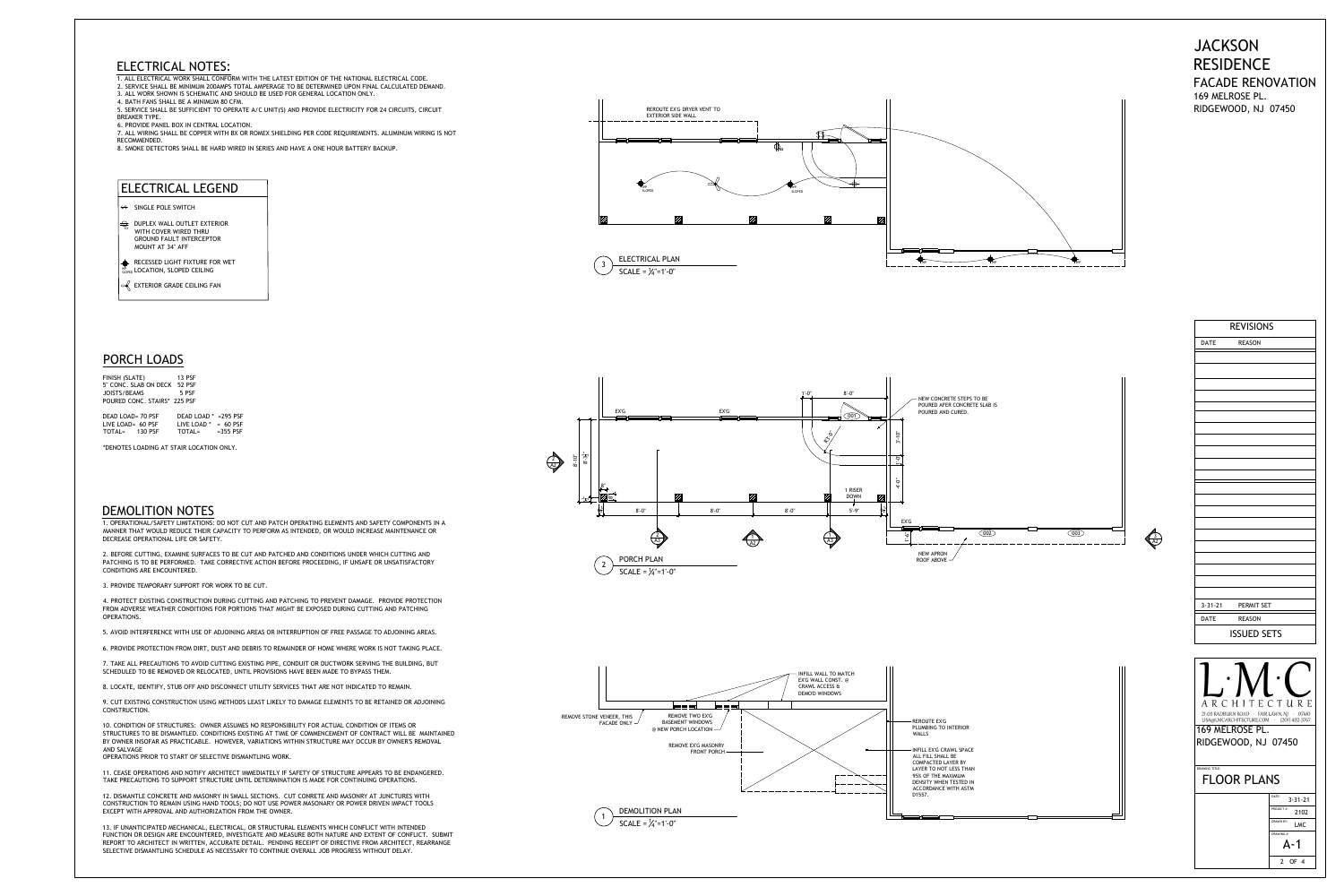# **JACKSON** RESIDENCE FACADE RENOVATION 169 MELROSE PL. RIDGEWOOD, NJ 07450



 $SCALE = \frac{1}{4}$ "=1'-0" SIDE ELEVATION

## FLASHING NOTES:

USE RUBBERIZED ASPHALT FLASHING WITH STAINLESS STILL DRIP EDGE. USE A PRIMER WHEN INSTALLING IN TEMPERATURES BELOW 50FL. USE MASTIC AT ALL LAPS AND SEAMS. LAP 4" OR GREATER. USE END WALLS AT ALL DISCONTINUOUS FLASHING.





REVISIONS

3 OF 4 | |

#### ROOFING:

1. PITCHED ROOF AREAS (4:12 MIN. SLOPE) SHALL BE COVERED WITH 50 YEAR COMPOSITE SHINGLES LAID OVER 30# BUILDING FELT ALL NAILED DOWN WITH GALVANIZED NAILS PER MANUFACTURER'S SPECIFICATIONS. SHINGLES SHALL BE SELF-SEALING. COLOR AND STYLE TO BE SELECTED BY OWNER. 2. LOW PITCHED ROOF AREAS (3:12 OR LESS) SHALL BE COVERED WITH A MINERAL SURVACED ROLLED ROOFING SYSTEM

COLOR AS SELECTED. 3. THE FIRST 3'-0" (FROM EAVE UP) OF ALL ROOF DECK AREAS TO BE PROTECTED WITH ICE AND SNOW SHIELD, 40 MIL. ALSO INSTALL AT ALL HIPS, VALLEYS, RIDGES, RAKES, INTERSECTING WALLS, AROUND ALL DORMERS AND SKYLIGHTS, AND AS OTHERWISE NOTED ON DRAWINGS.

#### SITE WORK:

1.EXCAVATE TO LINES AND GRADES AS SHOWN ON DRAWINGS AND STOCK PILE EXCAVATED MATERIAL AND STRIPPED TOP SOIL FOR LATER DISTRIBUTION.

2. PLACE ALL BACKFILL IN LIFTS NOT TO EXCEED 8" COMPACT EACH LIFT TO 95% DENSITY TO PREVENT SETTLEMENT AS PER ASTM D1557, METHOD "C". BACKFILL SHALL CONTAIN NO BOULDERS, ORGANIC MATERIAL, FROZEN EARTH OR DEBRIS. DO NOT BACKFILL WHEN PRECEEDING LIFT OR SUBGRADE IS FROZEN.

3. STORM WATER SHALL NOT BE ALLOWED TO DRAIN TO BUILDING OR SPILL ONTO ADJACENT PROPERTIES. SURFACE WATER SHALL BE DIVERTED TO STORM DRAINGS OR STREET BY PROPERLY GRADING SITE.





4. REMOVE ANY EXCESS MATERIAL FROM SITE AT COMPLETION OF ALL ROUGH GRADING.

DAMPPROOFING SHALL CONSIST OF BITUMINOUS MATERIAL, 3 POUNDS PER SQUARE YARD OF ACRYLIC MODIFIED CEMENT,  $\frac{1}{8}$ " COAT OF SURFACE-BONDING MORTAR COMPLYING WITH ASTM C887, OR ANY OF THE MATERIALS LISTED BELOW FOR WATERPROOFING.

5. ROCK EXCAVATION, SPRINGS AND RUNNING WATER ARE NOT INCLUDED IN THIS CONTRACT.

6. ALL LIGHTING FOR SITE SHALL BE DESIGNED TO KEEP SPILL LIGHT TO A MINIMUM, SHALL NOT FACE ANY ROADWAY OR CAUSE TRAFFIC DISTRACTIONS. ALL LIGHTING IS SUBJECT TO BOROUGH APPROVAL.

#### METALS:

1.INSTALL ALUMINUM GUTTERS ALONG ALL CORNICES.

2. INSTALL ALUMINUM LEADERS AS SHOWN ON DRAWINGS AND PIPE AWAY FROM BUILDING AS DIRECTED.

3. ALUMINUM FLASHING OF .019" IS TO BE USED AT ALL:

3. FINISHED WOOD FLOORS SHALL BE 1"X2  $\frac{1}{2}$ " SELECT RED OAK NAILED OVER RED FLOOR FELT, LAID WITH JOINTS TIGHTLY DRIVEN UP AND BLIND NAILED WITH STEEL CUT NAILS. SCRAPE, SAND AND FINISH WITH A SEAL COAT AND A FINISH COAT OF POLYURETHANE. STEEL WOOL SURFACES BEFORE EACH APPLICATION.

BASE COURSES, WALL OPENINGS HEAD AND SILL, THROUGH WALL, CAP AND BASE FLASHING, JUNCTION OF VERTICAL AND HORIZONTAL SURFACES, ROOF EDGES, RIDGES AND HIPS, CRICKETS, VALLEYS AND GUTTERS, CHIPNEY PAN, LEDGE FLASHING.

4. USE .040" ALUMINUM FOR ALL ROOF PENETRATIONS.

5. FASTENERS, INCLUDING NUTS AND WASHERS, FOR PRESERVATIVE TREATED WOOD SHALL BE OF HOT-DIPPED, ZINC-COATED GALVANIZED STEEL, STAINLESS STEEL, SILICON BRONZE OR COPPER.

#### CONCRETE & MASONRY NOTES:

1.CONCRETE FOR ALL WALLS, PEDESTALS AND FOOTINGS SHALL ATTAIN A MINIMUM ULTIMATE COMPRESSIVE STRENGTH OF 3000PSI IN 28 DAYS.

2. CONCRETE SLABS SHALL ATTAIN A MINIMUM ULTIMATE COMPRESSIVE STRENGTH OF 4000PSI.

3. ALL FOOTINGS TO BEAR ON FIRM DRY UNDISTURBED VIRGIN SOIL CAPABLE OF SUPPORTING 2 TONS PSF MINIMUM TO BE VERIFIED BY THE OWNER THROUGH SOIL ENGINEERS. FOOTINGS SHALL BE REDESIGNED IF SITE CONDITIONS DO NOT MEET THESE REQUIREMENTS.

4. NO FOOTING SHALL BEAR ON FILL, ORGANIC MATERIAL OR OTHER UNSTABLE MATERIAL.

5. FOOTINGS SHALL BE CENTERED ON WALLS AND COLUMNS UNLESS OTHERWISE NOTED. THEY SHALL BE STEPPED AT A RATE NOT TO EXCEED 1 VERTICAL TO 2 HORIZONTAL.

6. FOUNDATIONS SHALL BE LIGHTWEIGHT MASONRY BLOCK CONFORMING TO ASTM SPECIFICATIONS SIZE AS SHOWN ON DRAWINGS. WALLS SHALL BE LAID UP PLUMB AND LEVEL WITH 1:3 CEMENT MORTAR. INSTALL TRUSS MESH BLOCK

REINFORCING @ 16"OC VERTICAL STARTING WITH 1ST COURSE. 7. ALL CEMENT MORTAR SHALL HAVE A MINIMUM COMPRESSIVE STRENGTH OF 2500 PSI.

8. TYPE M MORTAR SHALL BE USED FOR ABOVE GRADE WORK.

9. TYPE N MORTAR SHALL BE USED FOR BELOW GRADE WORK. 10. PROVIDE SOLID MASONRY PIERS, CONCRETE FILLED BLOCK OR SOLID BRICK WHEN STEEL BEARS ON MASONRY WALLS. PIERS SHALL EXTEND FROM FOOTING UP TO BEARING PLATE.

11. ALL LINTELS AND STEEL BEAMS AND GIRDERS FRAMING INTO MASONRY WALLS SHALL HAVE A MINIMUM BEARING OF 8". 12. AT COMPLETION OF WORK ALL EXPOSED MASONRY SURFACES SHALL BE SCRAPED CLEAN OF MORTAR DRIPPINGS AND WASHED WITH APPROPRIATE SOLUTIONS.

13. DAMPPROOFING FOR WALLS SHALL EXTEND FROM THE TOP OF THE FOOTING TO ABOVE GROUND LEVEL.

14. IF WATERPROOFING IS REQUIRED IT SHALL CONSIST OF TWO-PLY HOT MOPPED FELTS, NOT LESS THAN 6MIL POLYVINYL CHLORIDE, 40-MIL POLYMER-MODIFIED ASPHALT, 6-MIL POLYETHYLENE OR OTHER APPROVED METHODS OR MATERIALS CAPABLE OF BRIDGING NONSTRUCTURAL CRACKS.

15. CONCRETE FLOORS SHALL BE 4" THICK ON 6 MIL VAPOR BARRIER (U.N.O.) WITH SEAMS OVERLAPPED AND TAPED ON 4" CRUSHED STONE BASE.

16. GARAGE FLOORS SHALL STEP DOWN FROM BASEMENT OR 1ST FLOORS A MINIMUM OF 4", PITCH DOWN TO OVERHEAD DOORS AND REINFORCE WITH 6"X6"-10/10 WELDED WIRE MESH.

## FINISH CARPENTRY:

1. OUTSIDE TRIM TO BE CLEAR WHITE PINE OR AS NOTED ON DRAWINGS.

2. INTERIOR TRIM SHALL BE CLEAR PONDEROSA PINE OR AS NOTED ON DRAWINGS. CAULK AROUND ALL EXTERIOR OPENINGS WITH SILICONE CONSTRUCTION SEALANT, COLOR TO MATCH ADJACENT MATERIAL COLOR.

4. FLOORS TO BE CARPETED SHALL RECEIVE AN UNDERLAYMENT OF CARPET BOARD. 5. FASTENERS, INCLUDING NUTS AND WASHERS, FOR PRESERVATIVE TREATED WOOD SHALL BE OF HOT-DIPPED, ZINC-COATED GALVANIZED STEEL, STAINLESS STEEL, SILICON BRONZE OR COPPER.